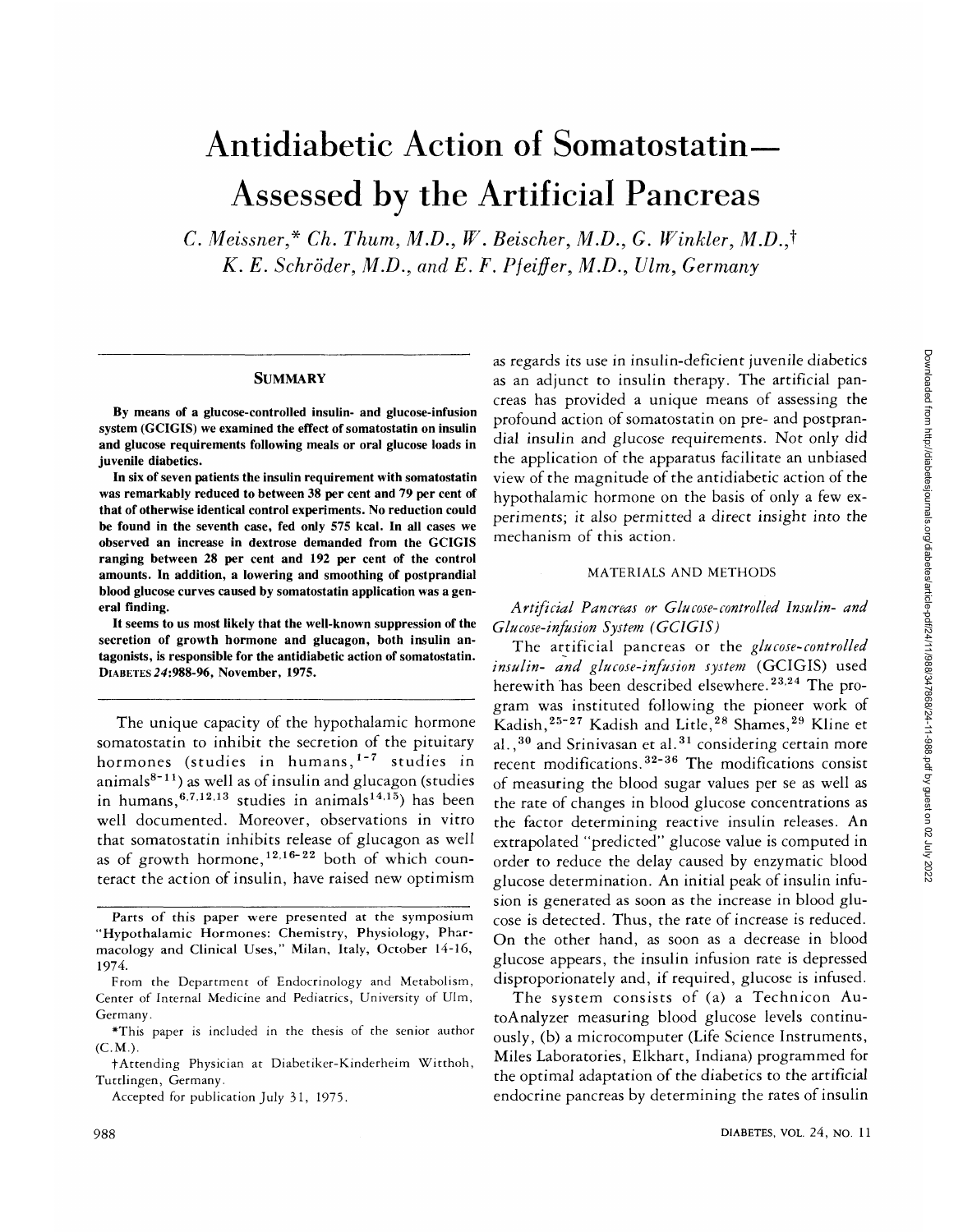and glucose infusion and management of dose adjustments, (c) a specially designed pump system (Life Science Instruments, Miles Laboratories, Elkhart, Indiana) and (d) a Teletype (Teleprint), printing out in real time blood glucose levels, rate of insulin and glucose infusion, and a running total of insulin infused during the course of the experiment.

## *Somatostatin*

Synthetic cyclic somatostatin, kindly provided by Serono Pharmaceutical Preparations GmbH,  $\ddagger$  was given as a priming intravenous bolus followed by a secondary infusion (table 1).

# *Patients*

The patients were seven insulin-dependent juvenile diabetics or diabetic children (table 1) from whose parents informed consent, if necessary, was obtained prior to the study. The clinical and biochemical status was established by extensive observations in the hospital or in a home for diabetic children affiliated with the university. The details of three patients are given as examples.

*1. Patient M. C.* A twenty-three-year-old medical student suffering from diabetes for four years was treated with one dose of 28 U. of insulin in the morning (20 U. of Monotard and 8 U. of Actrapid Regular Novo), on which regimen the daily blood glucose levels fluctuated between 60 and 320 mg./lOO ml. Liability to hypoglycemic reactions was present predominantly in the morning hours. Urinary glucose was positive in nearly all samples; acetone was not excreted. Diabetic microangiopathy was absent.

*2. Patient K. J.* A fourteen-year-old boy suffered from diabetes mellitus for eleven years. Sudden onset of diabetic coma. Insulin treatment consisted of 28 U. of Novo Rapitard in the morning and 16 U. of Novo Rapitard in the evening. Daily variations of blood glucose levels were between 100 and 400 mg./lOO ml.; glucose excretion amounted to 10-50 gm. per day. Multiple microaneurysms were present in both eyes.

3. *Patient R. G.* Also a fourteen-year-old boy, whose diabetes mellitus was discovered one year ago. Insulin dose consisted of injection of 30 U. Depot Insulin Hoechst in the morning and of 20 U. Depot Insulin Hoechst in the evening. Frequent hypoglycemia was noted; coma and ketoacidosis were never observed. No signs of diabetic microangiopathy were established by ophthalmoscopy.

## *Meals*

The day before the control experiment the patients received their usual morning insulin dose and diet. In the evening they were attached to the artificial beta cell. After a steady-state period lasting at least three hours, with blood glucose levels between 80 and 90 mg./lOO ml. and constant rates of insulin and dextrose infusion (insulin infusion: 5-15 mU./min.; dextrose infusion: 5-10 mg./min.), at about noon the experiments were started. The patients were fed meals composed of 40 per cent carbohydrate, 20 per cent protein, and 40 per cent fat. In two cases 100 gm. glucose was given as a challenge instead of standard meals (table 2).

On the day following the control experiment somatostatin was applied under otherwise identical conditions before food and glucose consumption. Somatostatin was given as an intravenous bolus of 250  $\mu$ g., followed by a continuous intravenous infusion of  $250 \mu$ g. per hour.

# *Control of Side Effects During Somatostatin Infusion*

At the time of our experiments we were unaware of possible hemorrhagic complications following longterm treatment with somatostatin. Nevertheless, we examined side effects of our short-term somatostatin experiments on enzyme patterns of liver and heart, on renal function, and on blood count. These parameters were analyzed just before and one day as well as two weeks after somatostatin application.

During the infusion of somatostatin, heart action and vascular system were controlled by continuously monitoring the electrocardiogram and regular measurement of blood pressure and pulse rate. The patients were asked to report any discomfort that occurred during and after the experiment.

## RESULTS

Figure 1 (patient M. C.) illustrates, first of all, the marked reduction in total insulin (from 22.8 U. to 4.9 U.) required for the second part of the eight hours of somatostatin infusion. Secondly, a considerable lower and smoother blood sugar curve was observed with somatostatin in spite of food intake of 800 kcal. Moreover, the exogenous glucose demanded by the apparatus was significantly higher with somatostatin than without it.

Figure 2 (patient K. J.) demonstrates in a similar fashion the marked reduction in the insulin dose *needed to maintain normal blood glucose during five* hours of the total eight hours of the experiment (from 22.16 U. to 5.9 U.) effected by somatostatin. Also in

JWe are indebted to Dr. Romandini, of Serono, Freiburg, Germany, for a generous supply of somatostatin.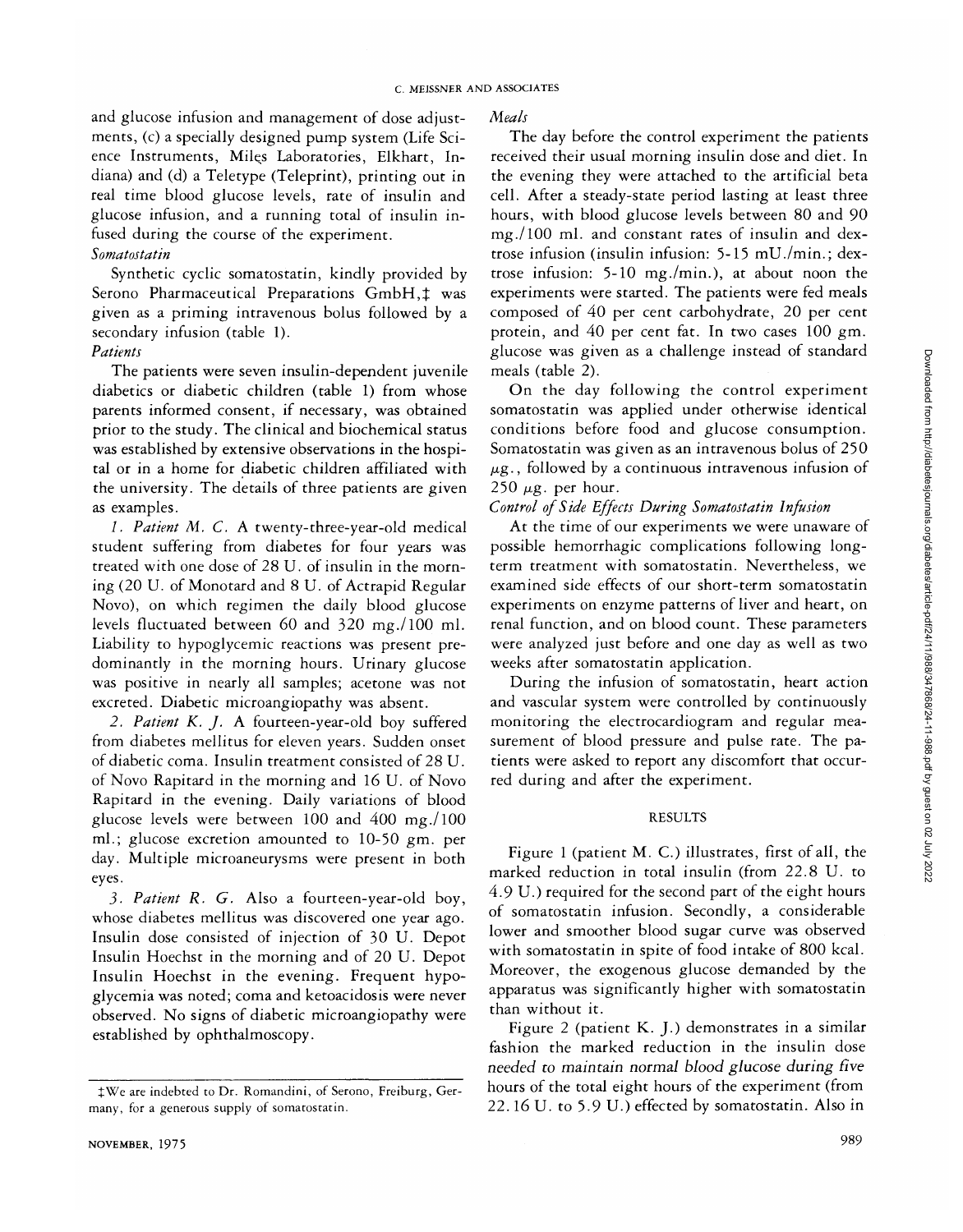| Patients (sex)                                              | M.C. (F)                                                  | K.J. (M)                                        | R.G. (M)                                       | <b>B.A.</b> (M)                                                                                                                           | S.K. (M)                                       | W.E. (F)                  | SCH.H. (F)                                                                                   |
|-------------------------------------------------------------|-----------------------------------------------------------|-------------------------------------------------|------------------------------------------------|-------------------------------------------------------------------------------------------------------------------------------------------|------------------------------------------------|---------------------------|----------------------------------------------------------------------------------------------|
| Age in years                                                | 23                                                        | $\overline{4}$                                  | $\overline{4}$                                 | 27                                                                                                                                        | $\overline{1}$                                 | 26                        | $\Box$                                                                                       |
| Duration of diab. mell                                      |                                                           |                                                 |                                                |                                                                                                                                           |                                                |                           |                                                                                              |
| in years                                                    | 4                                                         | $\equiv$                                        | ÷                                              | $\mathbf{c}$                                                                                                                              | $\overline{c}$                                 | $\overline{a}$            | 3                                                                                            |
| Diabetic microangiopathy                                    |                                                           |                                                 |                                                |                                                                                                                                           |                                                |                           |                                                                                              |
| of the retina*                                              | Stage 0                                                   | Stage 0-1                                       | Stage 0                                        | Stage 0                                                                                                                                   | Stage 2                                        | Stage 2                   | Stage 0                                                                                      |
| Treatment (units of<br>insulin)                             | 20 U. Mon+                                                | 28 U. Rap (M.)<br>8 U. Actr (M.) 16 U. Rap (E.) | 30 U. Dep CS (M.)<br>20 U. Dep CS (E.)         |                                                                                                                                           | 34 U. NPH+18 U. 24 U. NPH+16 U. 12 U. Reg (M.) | 8 U. Reg (N.)             | 44 U. Dep CR (M.)<br>20 U. Dep CR (E.)                                                       |
|                                                             |                                                           |                                                 |                                                | $\begin{array}{lll} {\rm reg}\,({\rm M}.) & {\rm Reg}\,({\rm M}.) & \ 18\,$ U . NPH + 16 U . 14 U . NPH (E.)<br>$\text{Reg}\ (\text{E.})$ |                                                | 16 U. NPH (E.)            |                                                                                              |
| Loads (food or glucose)                                     | 800 kcal                                                  | kcal.<br>800                                    | 375 kcal.                                      | 1,000 kcal.                                                                                                                               | 100 gm. glucose                                | 800 kcal.                 | 100 gm. glucose                                                                              |
| Dose of somatostatin:                                       |                                                           |                                                 |                                                |                                                                                                                                           |                                                |                           |                                                                                              |
| 1. I.V. bolus                                               | $250~\mu{\rm g}.$<br>$250~\mu{\rm g}$ ./hr.               | $\mu$ g.<br>איפּ./hr.<br>250                    | $250 \mu$ g.                                   | $250~\mu{\rm g}.$ $250~\mu{\rm g}.{\rm /hr}.$                                                                                             | $250 \mu$ g.                                   | 100 μg.<br>100 μg./hr.    | $50 \ \mu$ g.                                                                                |
| 2. Rate and duration<br>of infusion                         | for 8 hr.                                                 | for $4 \text{ hr}$ .<br>250                     | $250~\mu\text{g}$ /hr.<br>for $7 \text{ hr}$ . | for 5 hr.                                                                                                                                 | $250 \ \mu g$ ./hr.<br>for $5 \text{ hr}$ .    | for $5 \text{ hr}$ .      | 50 $\mu$ g./hr.<br>for $5 \text{ hr}$ .                                                      |
|                                                             |                                                           |                                                 |                                                |                                                                                                                                           |                                                |                           |                                                                                              |
| 1. Insulin requirement<br>Control experiment:               | 22.8 U.                                                   | 16 U.                                           | 6.94 U.                                        | 40.95 U.                                                                                                                                  | 74.3 U.                                        | 76.5 U.                   | 32.8 U.                                                                                      |
| 2. Dextrose demand                                          | 1,177 mg.                                                 | mg.<br>$\frac{22.1}{471}$                       | 1,084 mg.                                      | 856 mg.                                                                                                                                   | 310 mg.                                        | 508 mg.                   | 197 mg.                                                                                      |
| Experiment with                                             |                                                           |                                                 |                                                |                                                                                                                                           |                                                |                           |                                                                                              |
| somatostatin:                                               |                                                           |                                                 |                                                |                                                                                                                                           |                                                |                           |                                                                                              |
| 1. Insulin requirement<br>2. Dextrose demand                | 2,245 mg<br>4.9 U.                                        | $5.9 U.$<br>1,011 mg.                           | 2,950 mg.<br>$6.59$ U.                         | 1,097 mg<br>21.9 U.                                                                                                                       | 904 mg.<br>46.1 U.                             | 17.08 U.<br>937 mg.       | $9.5 U.$<br>$3.218 mg.$                                                                      |
| Reduction of insulin                                        |                                                           |                                                 |                                                |                                                                                                                                           |                                                |                           |                                                                                              |
| requirement compared                                        | $-78.5%$                                                  | 73.4%<br>$\mathbf{I}$                           | No reduction                                   | $-46.5%$                                                                                                                                  | 37.95%<br>$\overline{1}$                       | $-77.7%$                  | $-71%$                                                                                       |
| with control experiment                                     |                                                           |                                                 |                                                |                                                                                                                                           |                                                |                           |                                                                                              |
| Increase in dextrose                                        |                                                           |                                                 | $+ 172%$                                       |                                                                                                                                           |                                                |                           | $+ 63%$                                                                                      |
| with control experiment<br>demand compared                  | $+90.7%$                                                  | 114.6%<br>$\ddot{}$                             |                                                | $+28.1%$                                                                                                                                  | $+ 191.6%$                                     | $+ 84.4%$                 |                                                                                              |
| *According to classification of Oakley et al. <sup>55</sup> |                                                           |                                                 |                                                |                                                                                                                                           |                                                |                           |                                                                                              |
| Mon<br>Abbreviations:                                       | $=$ Novo Monotard                                         |                                                 |                                                |                                                                                                                                           |                                                |                           |                                                                                              |
| Dep CS                                                      | Chromatographed<br>$\mathbf{I}$                           |                                                 | Depot Insulin Hoechst (Pork)                   |                                                                                                                                           |                                                |                           |                                                                                              |
| Dep CR                                                      | Chromatographed 1<br>$\mathbf{I}$                         |                                                 | Depot Insulin Hoechst (Beef)                   |                                                                                                                                           |                                                |                           |                                                                                              |
| <b>HdN</b>                                                  | Insulin Retard LEC<br>$\parallel$                         | <b>HaNC</b>                                     |                                                |                                                                                                                                           |                                                |                           | TABLE <sub>2</sub>                                                                           |
| Actr                                                        | Novo MC Actrapid<br>$\begin{array}{c} \hline \end{array}$ |                                                 |                                                |                                                                                                                                           |                                                |                           |                                                                                              |
| Reg                                                         | Insulin LEO<br>$\parallel$                                |                                                 |                                                |                                                                                                                                           |                                                |                           | Compositions of Meals                                                                        |
| Rap                                                         | Novo Rapitard<br>$\ensuremath{\mathsf{H}}$                |                                                 |                                                |                                                                                                                                           |                                                | Kcal                      |                                                                                              |
| $\overline{S}$                                              | Morning dose<br>$\parallel$                               |                                                 |                                                |                                                                                                                                           | Λ.C.                                           | $40% =$<br>800            | ដើ<br>protein<br>carbohydrates                                                               |
| $\widehat{\mathsf{z}}$                                      | dose at Noon<br>$\parallel$                               |                                                 |                                                |                                                                                                                                           | KJ.                                            | $\parallel$<br>40%<br>800 | $= 35$ gm.<br>$= 35$ gm.<br>$20\% = 39$ gm. $40\%$<br>$79~\mathrm{gm}.$<br>$79~\mathrm{gm}.$ |
| $\widehat{E}$                                               | Evening dose                                              |                                                 |                                                |                                                                                                                                           | R.G.                                           | $40% =$<br>375            | $= 20$ gm.<br>$20\% = 39$ gm. $40\%$<br>$20\% = 19$ gm. $40\%$<br>38 gm.                     |
|                                                             |                                                           |                                                 |                                                |                                                                                                                                           | B.A.                                           | 1,000                     | $=44$ gm.<br>$20\% = 50$ gm. $40\%$<br>$40\% = 100$ gm.                                      |
|                                                             |                                                           |                                                 |                                                |                                                                                                                                           | S.K.                                           | $40% =$<br>800            | 100 gm. glucose                                                                              |
|                                                             |                                                           |                                                 |                                                |                                                                                                                                           | W.E.<br>Sch. E.                                |                           | $20\% = 39$ gm. $40\% = 35$ gm.<br>$\frac{1}{2}$ 9 gm.<br>100 gm. glucose                    |
|                                                             |                                                           |                                                 |                                                |                                                                                                                                           |                                                |                           |                                                                                              |

#### ANTIDIABETIC ACTION OF SOMATOSTATIN

Downloaded from http://diabetesjournals.org/diabetes/article-pdf/24/11/988/347868/24-11-988.pdf by guest on 02 July 2022 Downloaded from http://diabetesjournals.org/diabetes/article-pdf/24/11/988/347868/24-11-988.pdf by guest on 02 July 2022

TABLE 1

TABLE 1

DIABETES, VOL. 24, NO. 11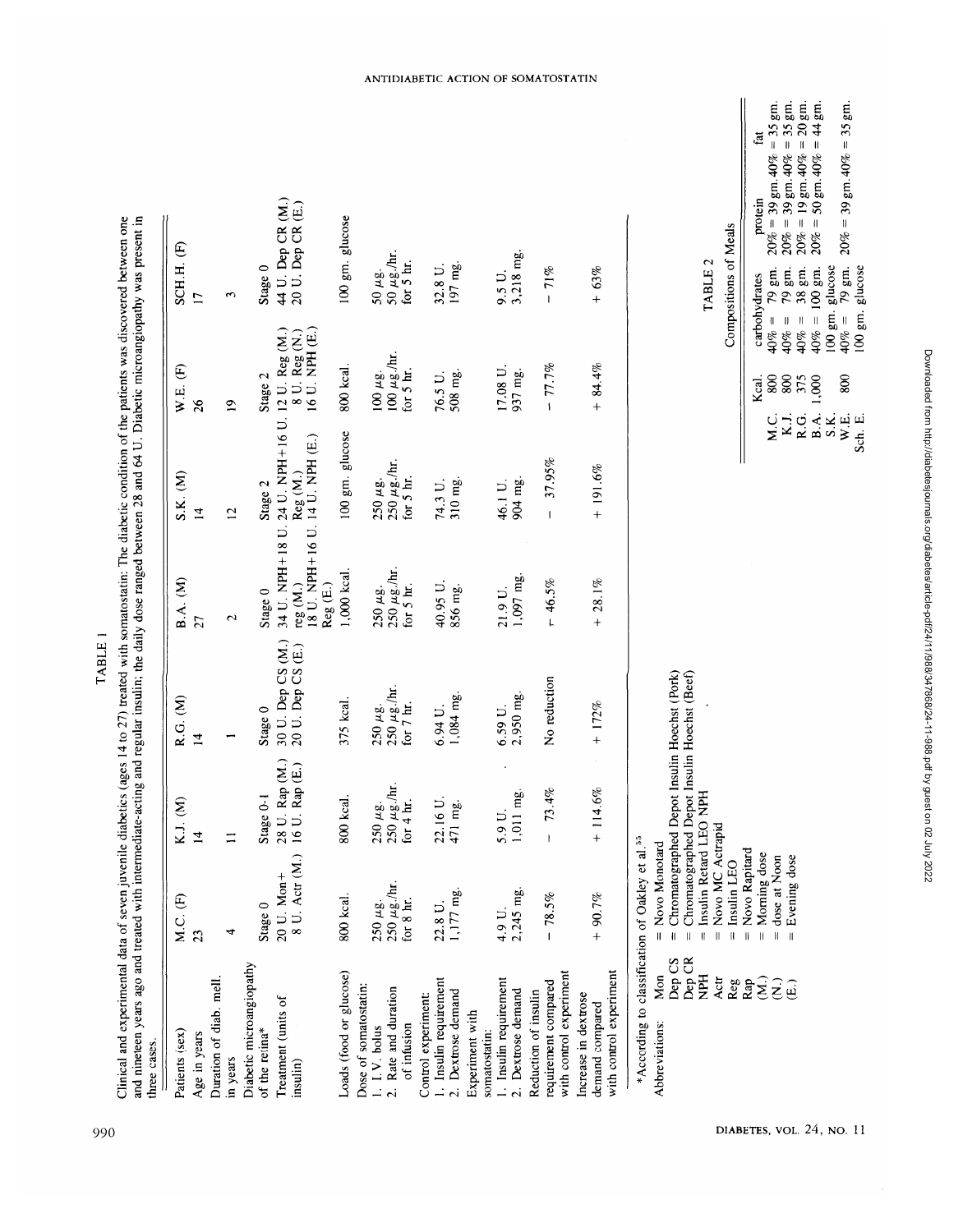

**FIG. 1.** Continuous blood glucose analysis and glucose-controlled infusion of glucose and insulin by GCIGIS in a juvenile diabetic female during lunch consisting of 800 kcal. with (left) and without (right) a somatostatin infusion of 250  $\mu$ g. per hour. Somatostatin induces a distinct reduction of insulin requirement.

this case, during the infusion of the somatostatin, plasma glucose levels remained in a much lower range than without administration of the hypothalamic hormone, nearly abolishing the rise in the glucose levels noted following food administration in the control experiment. Indeed, the blood glucose levels during the infusion of the inhibitor remained in the lOO-mg./lOO ml. range. Furthermore, in this case also, plasma glucose levels were kept constant only by the higher supply of exogenous glucose from the GCIGIS (from 471 mg. glucose before to 1,011 mg. during somatostatin administration).

In figure 3 (patient R. G.) is shown how an intravenous injection and a seven-hour-infusion of somatostatin did not cause marked reduction of insulin requirements following a meal of 375 kcal., 6.94 U. and 6.81 U. of insulin, respectively, being infused. Once again, somatostatin abolished postprandial hyperglycemia, maintaining blood glucose levels in the range of and below 100 mg./lOO ml. during most of the experiment. However, in association with a fall of blood glucose to nearly hypoglycemic values of about 60 mg./lOO ml., five times more exogenous glucose was required during somatostatin infusion than in the control experiment (an increase from 1,084 mg. glucose to 5,425 mg.).

In table 1 the findings obtained in all of the seven patients are summarized. In our first five experiments we used the high rate of 250  $\mu$ g. per hour for somatostatin infusion. When we infused only either  $100 \mu g$ . per hour or 50  $\mu$ g. per hour somatostatin showed the same effect: Except in patient R. G. we found reduction of insulin requirement by GCIGIS ranging from 37.95 per cent to 78.5 per cent, whereas we found increased rates of dextrose needed in all seven cases, ranging from 28.1 per cent (B. A.) to 191-6 per cent (S. K.). When glucose (100 gm.) was used as a challenge a less remarkable reduction of insulin requirement (37.95 per cent) was found in patient S. K., but the relatively highest demand of dextrose occurred. Patient Sch. H. showed the expected reduced'insulin requirement (71 per cent) and increased demand for dextrose (63 per cent).

In all cases neither the laboratory parameters examined nor heart action or pulse rate were influenced by infusion of somatostatin. Immediately after appliDownloaded from http://diabetesjournals.org/diabetes/article-pdf/24/11/988/347868/24-11-988.pdf by guest on 02 July 2022

Downloaded from http://diabetesjournals.org/diabetes/article-pdf/24/11/988/347868/24-11-988.pdf by guest on 02 July 2022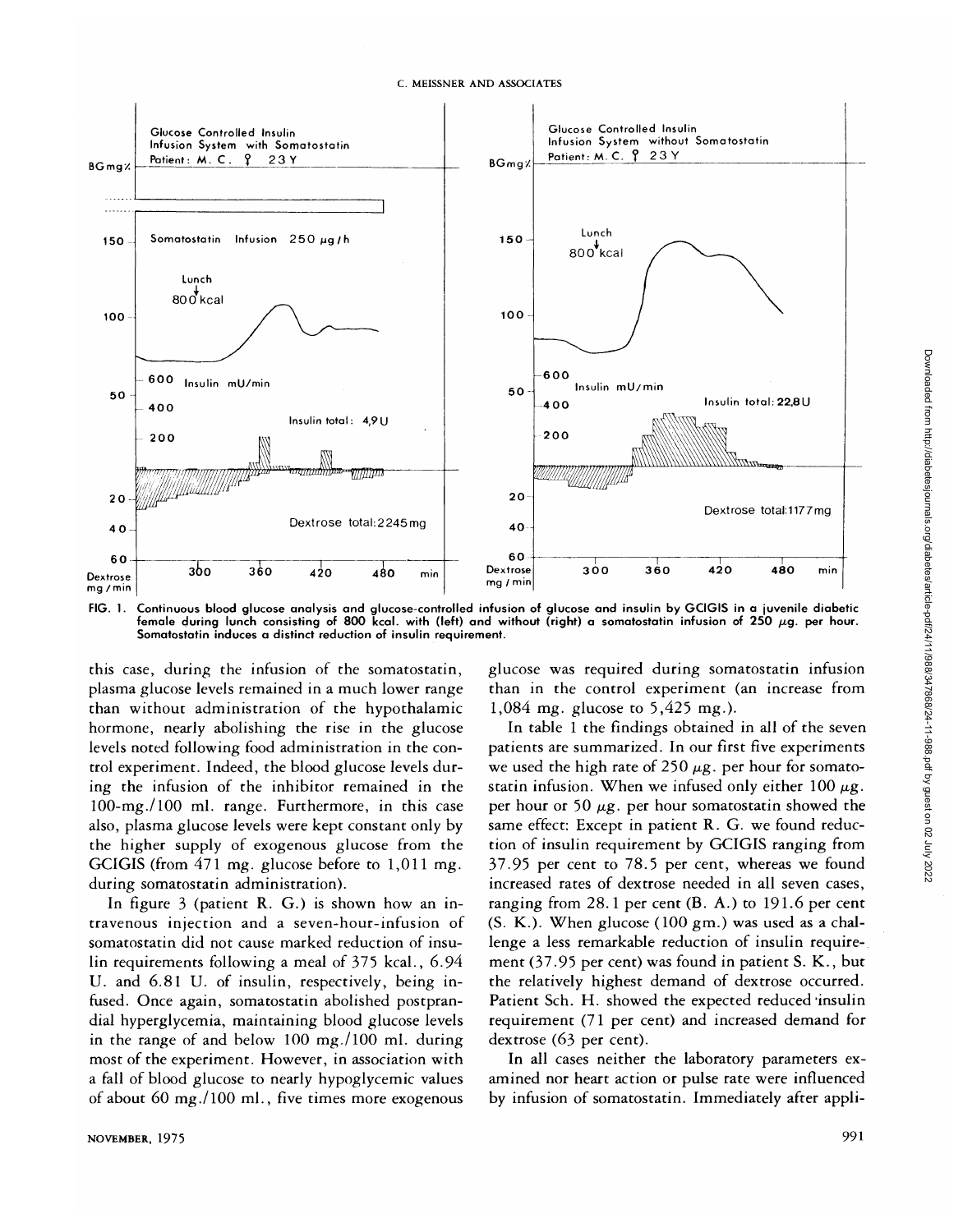

FIG. 2. Continuous blood glucose analysis and glucose-controlled infusion of glucose and insulin by GCIGIS in a diabetic child during a lunch consisting of 800 kcal. with (left) and without (right) a somatostatin infusion of 250  $\mu$ g. per hour. Somatostatin induces a distinct reduction of insulin requirement.

cation of the somatostatin bolus the patients complained of flush lasting for thirty to sixty seconds and nausea for three to five minutes. No other clinical symptoms were observed.

#### DISCUSSION

Somatostatin, a hypothalamic inhibitor, given as an intravenous infusion together with exogenous insulin and glucose—the latter two provided automatically by a glucose-controlled insulin- and glucose-infusion system (GCIGIS)—reduced the postprandial insulin requirements in six of seven juvenile diabetics fed meals of 800 kcal., 1,000 kcal., or 100 gm. glucose to between half and one fourth of the initial dose. After a third patient was fed a meal of 375 kcal., the insulin requirement remained essentially unaltered. However, antidiabetic activity of somatostatin was shown again by a fivefold higher glucose demand from the apparatus.

Since our device is entirely regulated by the blood glucose levels, somatostatin primarily must have decreased the actual insulin demand by means of the lower blood sugar concentrations. As a matter of fact, not only did the steady-state blood sugar values fall following administration of the somatostatin in two of three cases but also the blood sugar rises following meals were nearly abolished in comparison with those of controls. It has been stated that somatostatin causes a fall in fasting blood sugar levels in diabetics, healthy humans, acromegalics, and baboons<sup>7,15,37,39</sup> as well as improving glucose uptake in juvenile diabetes.<sup>15,37,40</sup> On the other hand, Alberti et al.<sup>12</sup> and Mortimer et al.<sup>6</sup> observed impaired glucose uptake in healthy humans following intravenous or oral glucose. The interesting feature of our experimental design is to be seen in the fact that, despite combined application of somatostatin and insulin at any phase of the experiment, the singular action of the intravenous insulin was shown by the single insulin peaks above the baseline level (figures la-3a). Moreover, it was not the insulin secretion derived and calculated in a more or less complicated and uncertain manner from the peripheral immunoinsulin levels but the direct amount of the immediately biologically active quantity that was assessed by our system.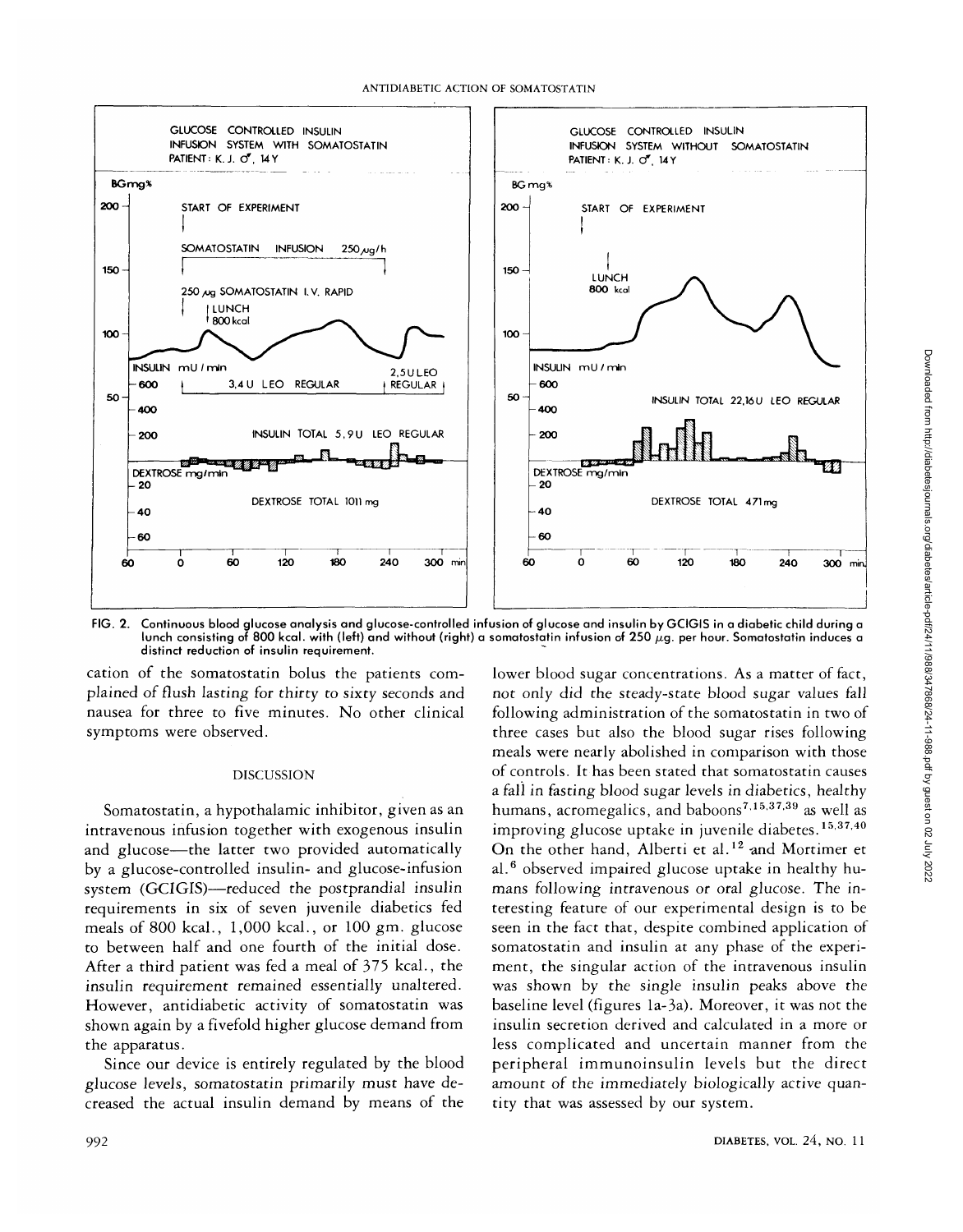



**FIG. 3. Continuous blood glucose analysis and glucose controlled infusion of glucose and insulin by GCIGIS in a diabetic child during a lunch consisting of 375 kcal. with (top) and** without (bottom) a somatostatin infusion of  $250 \mu$ g. per **hour. No reduction of insulin requirement.**

Various explanations for the antidiabetic action of somatostatin might be offered: First of all, somatostatin improves peripheral glucose uptake or inhibits glucose production. Koerker et al.<sup>15</sup> and Goodner et al.<sup>41</sup> concluded from in vivo studies that the peripheral utilization of glucose in the presence of somatostatin is unaltered. These results were confirmed by experiments in vitro examining the glucose uptake by the rat hemidiaphragm. <sup>42,43</sup> Mortimer et al.<sup>6</sup> assumed no direct effect of somatostatin on lipolysis since they observed an obvious correlation between plasma levels of insulin and N.E.F.A., whereas Yen et al.<sup>7</sup> did not exclude the possibility that somatostatin might have an effect on blood glucose concentration and lipolysis that cannot be attributed to insulin action. According to Koerker et al., <sup>43</sup> Lavis was unable to show effects of somatostatin on lipolysis in isolated adipocytes. In in-vitro experiments Sakurai et al.<sup>44</sup> and Koerker et al.<sup>43</sup> found no direct effect on gluconeogenesis and glycogenolysis of liver tissue. On the other hand, glycogenolysis of hepatocytes was found to be inhibited by somatostatin if stimulated by glucagon and to be unaffected if stimulated by epinephrine.<sup>45</sup>

Secondly, somatostatin enhances insulin action, as both reduction in exogenous insulin demands and lowering of blood glucose levels before and after meals were observed when insulin and somatostatin infusion were combined. However, for extended periods of time, marked falls in blood glucose concentrations were established without concomitant insulin infusion (figures la-5a). Likewise, nocturnal hypoglycemia in diabetic children (without any intervention on the part of the pituitary or application of somatostatin) were observed on several occasions in our laboratory without any contribution from the exogenous insulin supply from GCIGIS. They were readily prevented by sufficient supply of glucose from the apparatus.<sup>46,47</sup> Perhaps these changes in glucose utilization might be better explained in these cases by the influence that circadian variations of secretions of metabolically active diabetogenic hormones may also exert on the metabolism of diabetic individuals.<sup>48-51</sup>

This leads us to, thirdly: Somatostatin suppresses the secretion of some of the major hormones exhibiting insulin-antagonistic actions, especially growth hormone and glucagon, since no inhibiting effect of somatostatin on ACTH, corticosteroid, and adrenal catecholamine secretion is known.<sup>1,15</sup> At present it is difficult to decide to which of the two candidates discussed above, i.e. STH and glucagon, major significance might be ascribed. In vivo inhibition of growth hormone secretion in healthy, diabetic, or ac-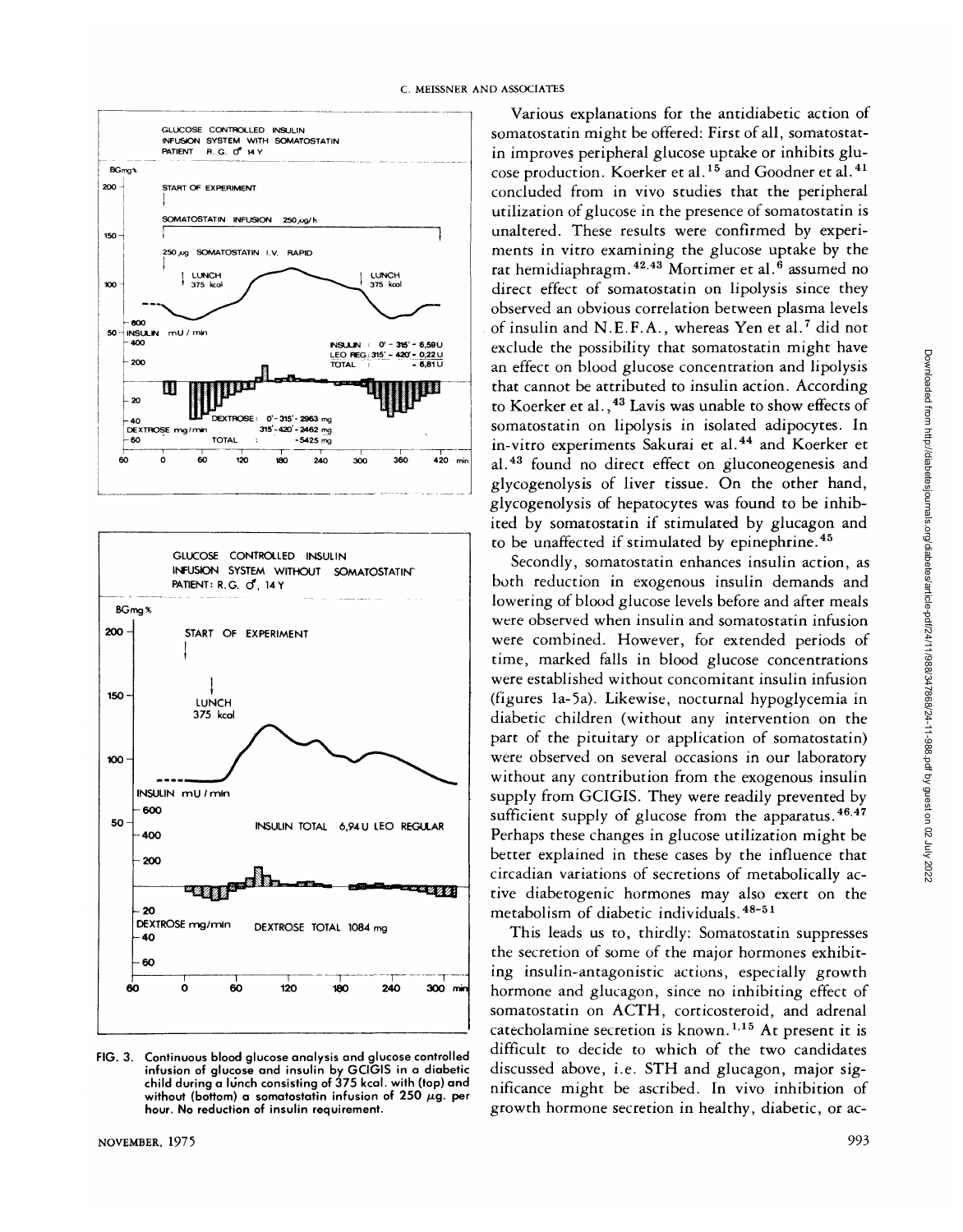romegalic humans<sup>1-3,6,7,37</sup> as well as of pancreatic *and* gastroduodenal glucagon release has been established.<sup>6,37,38,52,53</sup> Furthermore, direct inhibition of growth hormone release in vitro from human and rat pituitary tissue<sup>9</sup> and of glucagon release from the perfused rat pancreas have been reported.<sup>17,18</sup>

The lack of the normal amount of the diabetogenic hormones in the peripheral tissues, including the liver, might shift the balance between the forces favorably influencing glucose utilization and their counterparts antagonistic to this action in such a fashion that considerable fall of plasma glucose results. As a matter of fact, the pattern of plasma glucose on the one hand and the demands of insulin and/or glucose from the GCIGIS observed under the influence of somatostatin on the other accord to a large extent with our observations in diabetics subjected to therapeutic hypophysectomy.

However, the decrease in blood glucose levels following somatostatin in a hypophysectomized patient observed by Gerich et al.<sup>37</sup> and Pfeiffer et al.<sup>56</sup> as well as the fall in plasma glucose and in exogenous insulin requirements in a totally pancreatectomized human subject, as also established by means of the artificial pancreas,<sup>54,56</sup> should stimulate us to examine further whether inhibition of pancreatic and possibly also of gastroduodenal glucagon or of growth hormone secretion can be regarded as *the* most important factor for demonstration of antidiabetic somatostatin action.

In any case, the clear-cut determination of the action of somatostatin in reducing insulin requirements and smoothing the blood sugar curve is giving new hope of perhaps dealing successfully with one of the most urgent problems of diabetology, the development of microangiopathy.

Recently serum growth hormone and glucagon determinations were completed, in part in collaboration with Dr. Lefebvre from Liège, on the serum samples of some of the patients reported herein. Depressions of growth hormone were established uniformly as well as less remarkable decreases in the glucagon levels, the latter in the pancreatectomized patient, too.<sup>56</sup> Therefore, the question raised above remains open to answer.

## ACKNOWLEDGMENT

This work was supported by Landesversicherungsanstalt Wurttemberg, "Dotation Herbert Weishaupt e.V." and Deutsche Forschungsgemeinschaft, SFB 87, Endokrinologie/Ulm.

### REFERENCES

'Hall, R., Besser, G. H., Schally, A. V., Coy, D. H., Evered, D., Goldie, D. J., Lastin, A. J., McNeilly, A. S., Mortimer, C. H., Phenekos, C., Tunbridge. W. M. G., and Weightman, G.: Action of growth-hormone-release inhibitory hormone in healthy men and in acromegaly. Lancet 2: 581-84, 1975.

<sup>2</sup>Besser, G. M., Mortimer, C. H., Carr, D., Schally, A. V., Coy, D. H., Evered, D., Kastin, A. J., Tunbridge, W. M. G., Thorner, M. O., and Hall, R.: Growth hormone release inhibiting hormone in acromegaly. Br. Med. J. 1: 352-55, 1974.

3 Siler, T. M., Vandenberg, G., and Yen, S. S. C: Inhibition of growth hormone release in humans by somatostatin. J. Clin. Endocrmol. Metab. *37:* 632-35, 1973.

<sup>4</sup>Parker, D. C., Rossman, L. G., Siler, T. M., Rivier, J., Yen, S. S. C., and Guillemin, R.: Inhibition of the sleep-related peak in physiologic human growth hormone release by somatostatin. J. Clin. Endocrinol. Metab. 38: 450-59, 1974.

<sup>5</sup> Hansen, Aa. Prange, Orskov, H., Seyer-Hansen, K., and Lundbaek, R.: Some actions of growth hormone release inhibiting factor. Br. Med. J. *3:* 523-24, 1973.

6 Mortimer, C. H., Tunbridge, W. M. G., Carr, D., Yeomans, L., Lind, T., Coy, D. H., Bloom, S. R., Kastin, A., Mallison, C. N., Besser, G. M., Schally, A. V., and Hall, R.: Effects of growth-hormone release-inhibiting hormone on circulating glucagon, insulin, and growth hormone in normal, diabetic, acromegalic, and hypopituitary patients. Lancet /: 697-701, 1974.

<sup>7</sup>Yen, S. S. C., Siler, T. N., and DeVane, G. W.: Effect of somatostatin in patients with acromegaly. N. Engl. J. Med. 290:935-38, 1974.

<sup>8</sup>Vale, W., Brazeau, P., Rivier, C., Rivier, J., Grant, G., Burgus, R., and Guillemin, R.: Biological activities of somatostatin. Endocrinology 92: 118, 1973. Abstract.

9 Brazeau, P., and Guillemin, R.: Somatostain: newcomer from the hypothalamus. N. Engl. J. Med. 290:963-64, 1974.

10Martin, J. B.: Inhibitory effect of somatostatin (SRIF) on the release of growth hormone (GH) induced in the rat by electrical stimulation. Endocrinology *94:497-502,* 1974.

<sup>11</sup>Bowers, C. Y., Wu, B., Chang, J., Marshall, L., and Folkers, K.: Comparison of the effect of triiodothyronine (T3) and synthetic growth hormone-inhibiting factor (GIF) on the induced release of TSH. Fed. Proc. *33:* Abstr. 344, 1974.

12Alberti, K. G. M. M., Christensen, N. J., Christensen, S. E., Hansen, Aa. Prange, Iversen, J., Lundbaek, K., Seyer-Hansen, K., and Orskov, H.: Inhibition of insulin secretion by somatostatin. Lancet 2:1299-1301, 1973.

13DeVane, G. W., Siler, T. M., and Yen, S. S. C: Acute suppression of insulin and glucose levels by synthetic somatostatin in normal human subjects. J. Clin. Endocrinol. Metab. 38: 913-15, 1974.

14Koerker, D. J., Ruch, W., Chideckel, E., Palmer, J., Goodner, C. J., Ensinck, J. W., and Gale, C. C.: Somatostatin and regulation of glucose production in baboon. Fed. Proc. *33:* Abstract. 347, 1974a.

15Koerker, D. J., Ruch, W., Chideckel, E., Palmer, J., Goodner, C. J., Ensinck, J., and Gale, C. C: Somatostatin: hypothalamic inhibitor of the endocrine pancreas. Science 734:482-84, 1974.

16Osorio, J., Heinze, E., Fussganger, R. D., and Pfeiffer, E. F.: Somatostatin and insulin release: the role of cyclic AMP and theophylline. Endocrinology. In press.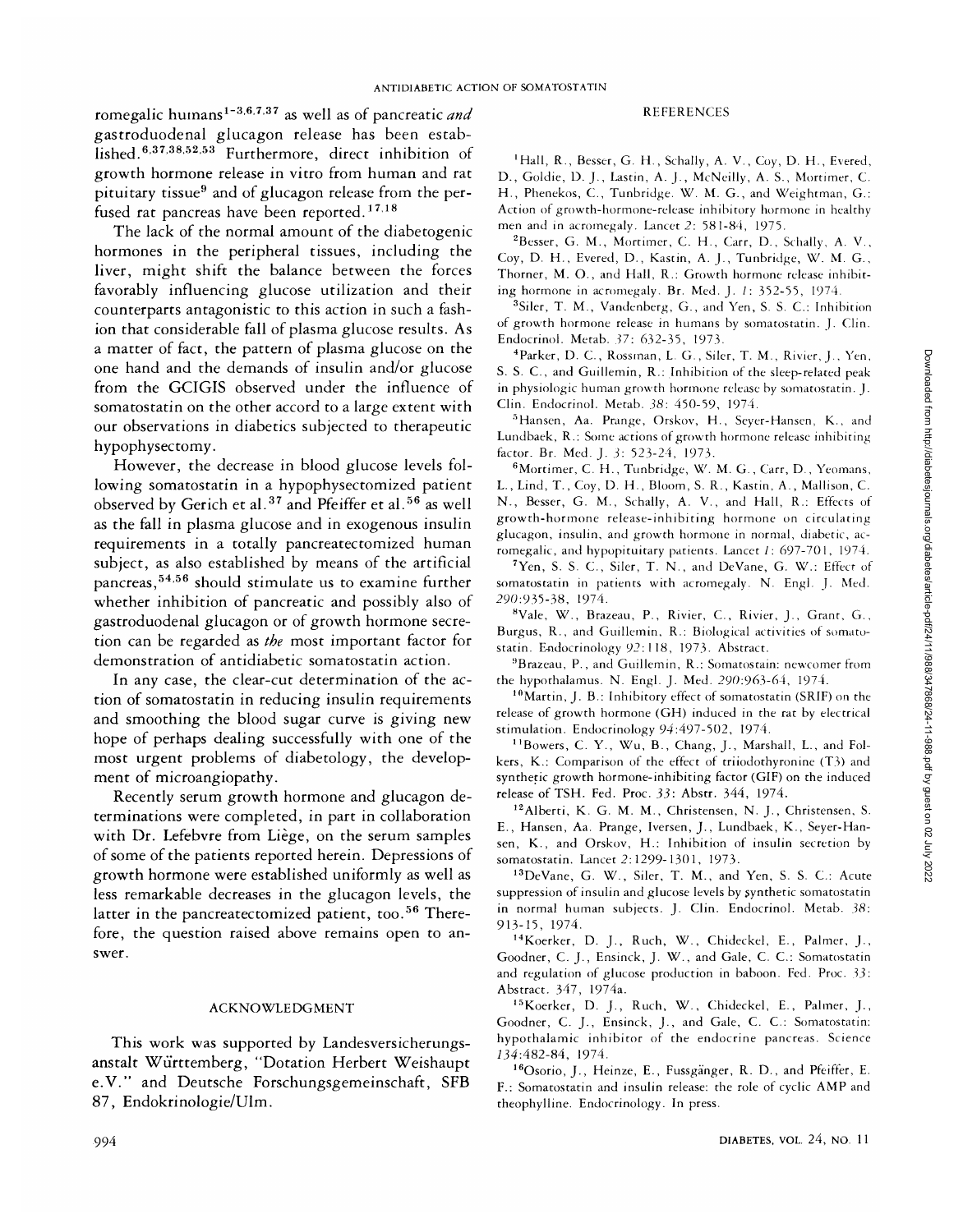<sup>17</sup>Gerich, J., Lovinger, R., and Grodsky, G.: Inhibition of glucagon (IRG) and insulin (IRI) release from the in vitro perfused rat pancreas by somatostatin (SRIF). Prog. 56th Ann. Meet., Endocrine Society, Atlanta, Ga., June 12-14, 1974, p. 270.

18Gerich, J. E., Lovinger, R., and Grodsky G. M.: Inhibition by somatostatin of glucagon and insulin release from the perfused rat pancreas in response to arginine, isoproterenol and theophylline: evidence for a preferential effect on glucagon secretion. Endocrinology 96: 749-54, 1975.

19Iversen, J.: Inhibition of pancreatic glucagon release by somatostatin: in vitro. Scand. J. Clin. Lab. Invest. *33:* 125-29, 1974.

<sup>20</sup>Fujimoto, W. Y., Ensinck, J. W., and Williams, R. H.: Somatostatin inhibits insulin and glucagon release by monolayer cell cultures of rat endocrine pancreas. Life Sci. *15:* 1999-2004, 1974.

2lJohnson, D. G., Ensinck, J. W., Koerker, D., Palmer, J., and Goodner, C. J.: Inhibition of glucagon and insulin secretion by somatostatin in the rat pancreas perfused in situ. Endocrinology *96:* 370-74, 1975.

<sup>22</sup> Weir, G. C., Knowlton, S. D., and Martin, D. B.: Somatostatin inhibition of epinephrine-induced glucagon secretion. Endocrinology *95:* 1744-46, 1974.

23Pfeiffer, E. E., Thum, Ch., and Clemens, A. H.: The artificial beta cell—a continuous control of blood sugar by internal regulation of insulin infusion (glucose-controlled insulin infusion system). Horm. Metab. Res. 6: 339-42, 1974.

 $24$ Pfeiffer, E. F., Thum, Ch., and Clemens, A. H.: Die künstliche  $\beta$ -Zelle—Ein automatisch gesteuertes Insulin-Intusions-System zur Behandlung von Zuckerkranken. Naturwissenschaften *61:* 455-56, 1974.

 $25$ Kadish, A. H.: Automation control of blood sugar. A servo-mechanism for glucose monitoring and control. Trans. Am. Soc. Artif. Int. Organs 9: 365, 1963.

26Kadish, A. H.: Automation control of blood sugar. A servo-mechanism for glucose monitoring and control. Am. J. Electronics *3:* 82, 1964.

27Kadish, A. H.: Continuous monitoring and control of blood sugar. A new technique for optimizing diabetic regulation. Proc. 5th Ann. Symp. on Biomathematics and Computer Science, Life Sci. March: 30-31, 1967.

<sup>28</sup>Kadish, A. H., and Litle, R. L.: Automation control of blood glucose homeostasis. 7th Int. Congr. Clin. Chem., Geneva/Evian 1969, /: 231-40, 1970.

 $29$ Shames, D. M.: A theoretical study of the blood glucose regulatory cell system. Thesis, Yale Univ. Medical School, 1965.

 $30$ Kline, N. S., Shiamano, E., Stearns, H., McWilliams, C., Cohen, M., and Blair, J. H.: Technique for automatic in vivo regulation of blood sugar. Technicon Q. /: 10-16, 1969.

31Srinivasan, R., Kadish, A. II., and Sridhar, R.: A mathematical model for the control mechanism of free fatty acidglucose metabolism in normal humans. Comput. Biomed. Res. *3:* 146-66, 1970.

<sup>32</sup>Foster, R. C., Soeldner, J. S., Tan, M. H., and Guyton, J. R.: Short term glucose homeostasis in man: A system dynamics model. J. Dynam. Syst. Meas. Contr., Transactions of ASMIE: 308-14, 1975.

33Ewart, T. G., Albisser, A. M., and Leibel, B. S.: A computer analog of the endocrine pancreas. Internat. Symp. of Dynamics and Controls in Physiol. System, A. S. Iberall and A. C. Guyton, Eds., Proc. Am. Physiol. Soc, Rochester, N. Y., 1973, pp. 509-11.

34Albisser, A. M., Leibel, B. S., Ewart, T.G. , Davidovac, Z., and Zingg, W.: The artificial pancreas. Diabetes *22,* Suppl. 1: Abstr. 23, 294, 1973.

35Albisser, A. M., Leibel, B. S., Ewart, T. G., Davidovac, Z., Botz, C. K., and Zingg, W.: An artificial endocrine pancreas, Diabetes 23: 389-96, 1974.

36Albisser, A. M., Leibel, B. S., Ewart, T. G., Davidovac, Z., Botz, C. K., Zingg, W., Schipper, H., and Gander, R.: Clinical control of diabetes by the artificial pancreas. Diabetes *23:* 397-404, 1974.

37Gerich, J. E., Lorenzi, M., Schneider, V., Karam, J. H., Rivier, J., Guillemin, R.I and Forsham, P. H.: Effects of somatostatin on plasma glucose and glucagon levels in human diabetes mellitus. N. Engl. J. Med. *291:* 544-47, 1974.

<sup>38</sup>Gerich, J. E., Lorenzi, M., Schneider, V., Kwan, C., Karam, J., and Forsham, P. H.: Inhibition of pancreatic glucagon responses to arginine by somatostatin in normal subjects and in insulin-dependent diabetics. Diabetes *23* (Suppl. 1): 356, 1974.

<sup>39</sup>Meissner, C.: Thesis for Dr. med. In preparation, 1975.

40Sakurei, H., Dobbs, R., and Unger, R. H.: Somatostatininduced changes in insulin and glucagon secretion in normal and diabetic dogs. J. Clin. Invest. *54:* 1395-1402, 1974.

41Goodner, C. J., Ensinck, J. W., Chideckel, E., Palmer, J., Koerker, D. J., Ruch, W., and Gale, C.: Somatostatin, a hypothalamic inhibitor of the endocrine pancreas. J. Clin. Invest. *53* (28a): 107, 1974.

42Gerich, J. E., Lorenzi, M., Satoshi, H., Gustafson, G., Guillemin, R., and Forsham, P. H.: Evidence for a physiologic role of pancreatic glucagon in human glucose homeostasis: studies with somatostatin. Metabolism *24:* 175-82, 1975.

43Koerker, D. J., Goodner, C. J., and Ruch, W.: Somatostatin action on pancreas. N. Engl. J. Med. *291:* 262, 1974. Correspondence.

44Sakurai, H., and Unger, R.: Effects of somatostatin (SRIF) on insulin (I) and glucagon (G) and I/G ratio in normal and diabetic dogs. Diabetes *23* (Suppl. 1): 79, 1974.

45Oliver, J. R., and Wagle, S. R.: Studies on the inhibition of insulin release, glycogenolysis and gluconeogenesis by somatostatin in the rat islets of Langerhans and isolated hepatocytes. Biochem. Biophys. Res. Commun. *62:* 772-77', 1975.

46Pfeiffer, E. F., Thum, Ch., Raptis, S., Beischer, W., and Ziegler, R.: Hypoglycemia in diabetics. Internat. Symp. on Hypoglycemia, Rome, April, 1974; Horm. Metab. Res.—(Suppl. 6): XXX, 1975. In press.

<sup>47</sup>Thum, Ch., Beischer, W., Meissner, C., Tamas, Gy., Jr., and Pfeiffer, E. F.: Antidiabetic action of somatostatin: Assessed by determination of serum growth hormone and glucagon and continuous monitoring of glucose and insulin demands. *In* 3rd Intern. Beilinson Symp., "Balance of Diabetes in Juveniles. Medical and Psychological Aspects." Israel, Herzlya on Sea, April, 27-30, 1975.

48Angeli, A.: Circadian ACTH-adrenal rhythm in man. *In* Chronobiological Aspects of Endocrinology. Stuttgart, Germany, Schattauer, 1974, pp. 417-36.

49Weitzman, E. D.: Temporal patterns of neuro-endocrine secretion in man: relationship to the 24-hour sleep-waking cycle. *In* Chronobiological Aspects of Endocrionology. Stuttgart, Germany, Schattauer, 1974, pp. 169-84.

50Lakatua, D. J., Haus, E., and Halberg, F.: Habitual circadian timing of growth hormone (STH), adrenocorticotrophic hormone (ACTH), insulin, cortisol, and glucose in human serum. *In* Chronobiological Aspects of Endocrinology. Stuttgart, Ger-